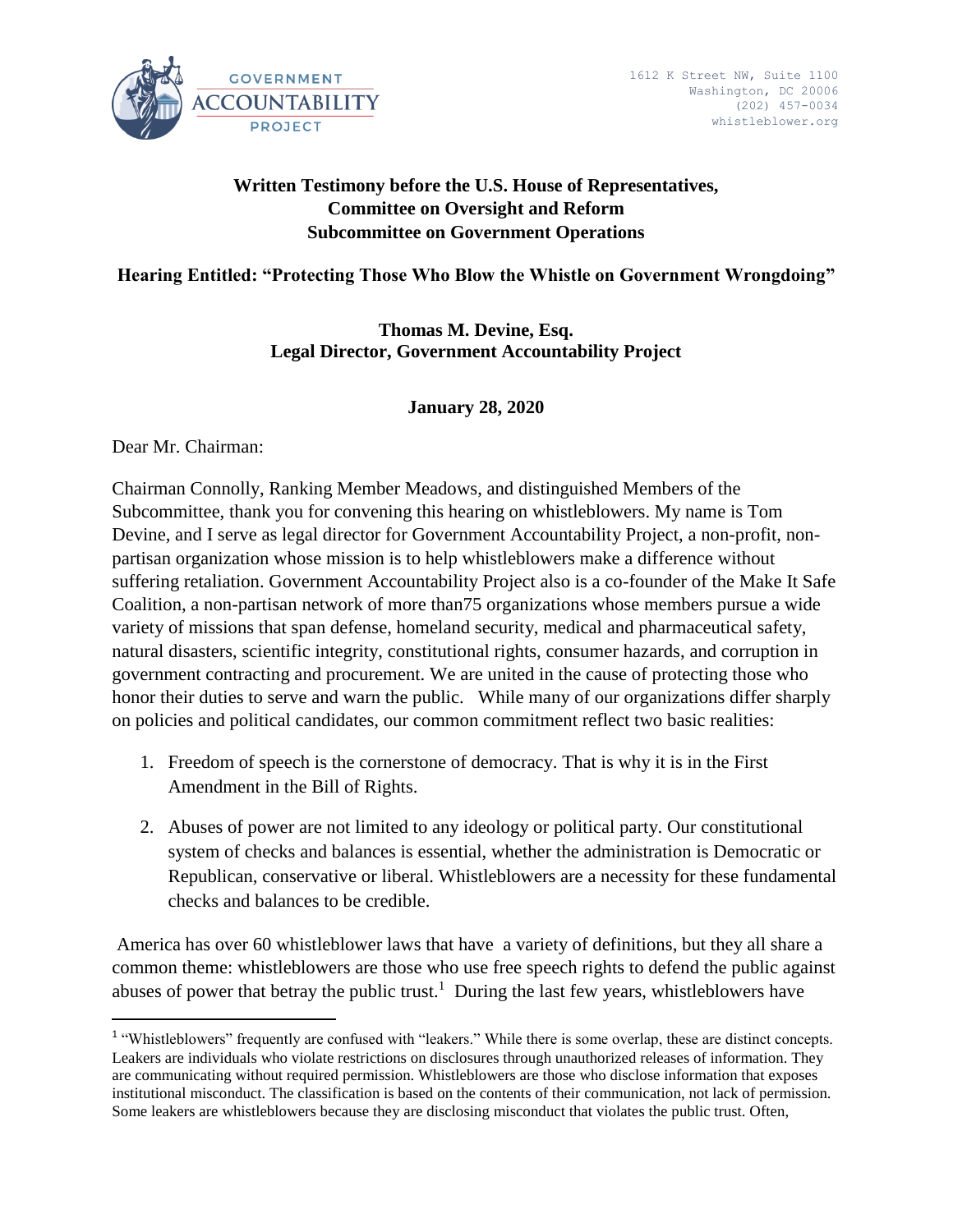been more significant than ever before, both in the United States and abroad. Repeatedly, they have proven their unique, indispensable role in facilitating congressional oversight. As a result, whistleblowing has never been more dangerous. New forms of retaliation are leaving mere workplace protection outdated. Those who challenge abuses of power now may risk their lives to do so, not just their jobs.

Other nations have responded to the challenge. Over the last few years, there was a global legal revolution in free speech rights for whistleblowers, with 60 nations passing whistleblower protection laws. During the last month, the European Union (E.U.), and ironically Ukraine, enacted whistleblower rights far stronger than the United States. The E.U. Whistleblower Protection Directive protects whistleblowers in its 28 member states.

While the U.S. pioneered global whistleblower rights, unfortunately we have not kept pace as best practice standards have evolved globally. The Whistleblower Protection Enhancement Act of 2012 (WPEA), which updated the Whistleblower Protection Act (WPA) was a unanimous mandate for freedom of speech to challenge government fraud, waste, and abuse. However, the WPEA substituted studies for action on some of the most significant issues of enforcement. Further, since 2012, new forms of retaliation quickly replaced traditional workplace harassment, which is the WPA's boundary. We believe that congressional action summarized below is necessary for credible rights under U.S. whistleblower laws:

# FINISH WHAT CONGRESS STARTED IN THE WPEA

For unresolved issues, such was whether to afford whistleblowers the right to jury trials, Congress had the Government Accountability Office study the relative merits. However, it did not address new retaliation threats that left the WPA's boundaries outmoded. While the Whistleblower Protection Enhancement Act of 2012 restored the boundaries for rights as one cornerstone for freedom of speech, it is still missing the other three cornerstones summarized below. We believe they are necessary for the WPA to achieve its mandate. The Make It Safe Coalition's comprehensive recommendations for reform of the Whistleblower Protection Act are attached.

● *Jury trials:* Federal whistleblowers are the only significant segment of the U.S. labor force who cannot seek justice from a jury to defend themselves against retaliation. To make matters worse, their administrative remedy at the Merit Systems Protection Board is dysfunctional with a 2,529 case backlog as of January 2020, 438 of which are whistleblower cases. Federal whistleblowers make the disclosures most important for taxpayers, but they have the weakest due process rights to defend themselves against

 $\overline{\phantom{a}}$ 

however, they are leaking information outside the scope of whistleblower laws, such as information that may be personally embarrassing but is not evidence of illegality. Whistleblowers often act on the public record, such as through congressional testimony, media interviews, or by disclosures required as part of job duties. The Whistleblower Protection Act protects auditors, inspectors, and investigators whose job it is to blow the whistle.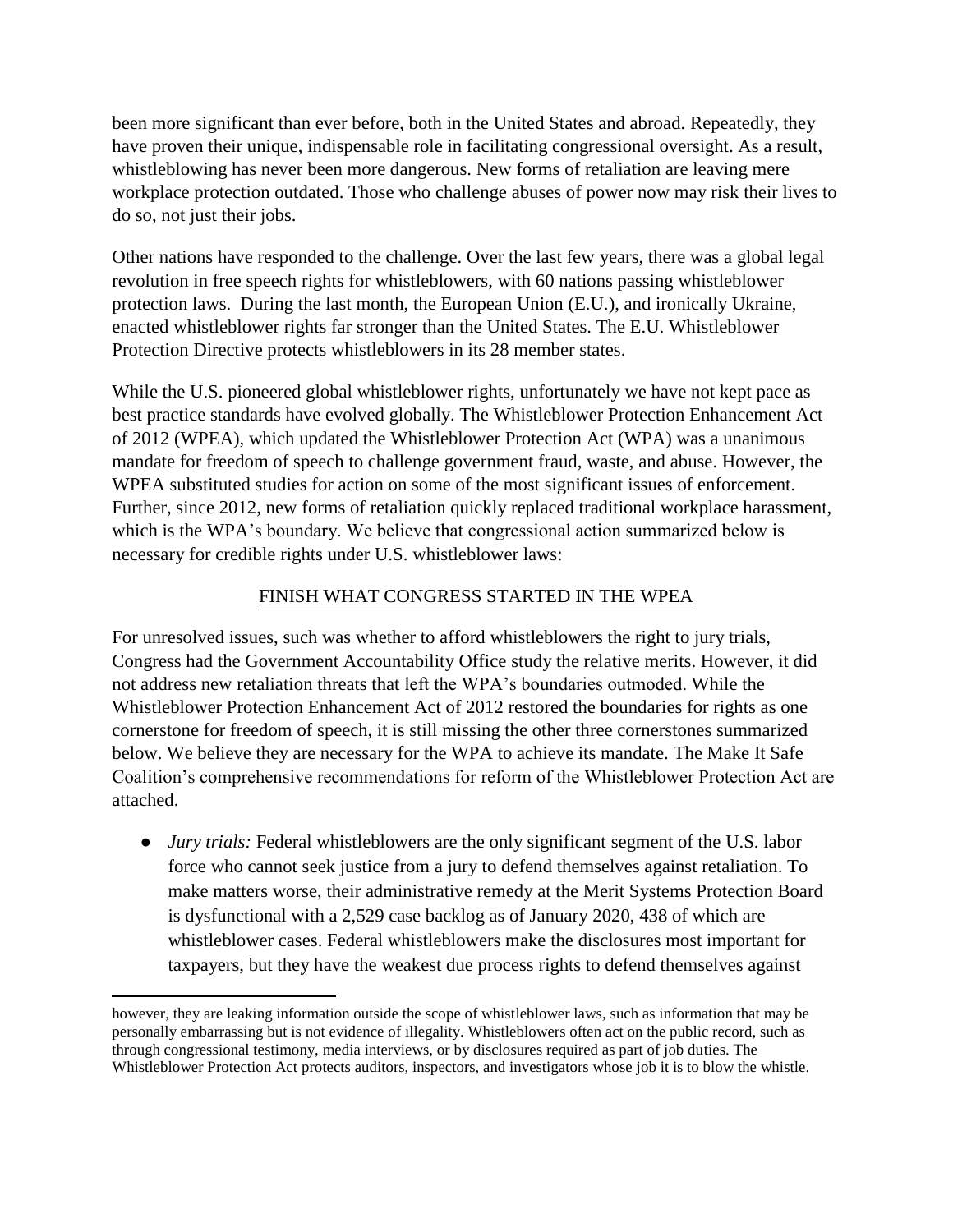retaliation. Congress should give whistleblowers, including all congressional witnesses, the same access to juries that it has enacted in every corporate whistleblower law since 2002.

- *Retaliatory investigations:* Counter-accusation investigations, reviews or fact-findings launched against an employee after they have made a disclosure are the foundation for nearly all retaliation cases and are the knee jerk employer reaction to whistleblowers' disclosures. Investigations can hang over the employee's head indefinitely, with no prescribed procedures, and graduate into referrals for criminal prosecution, which is outside the WPA's scope. Unlike nearly all other whistleblower laws in the U.S., including the Military Whistleblower Protection Act, federal employees cannot challenge retaliatory investigations until there has been a subsequent personnel action. Whistleblowers should have the right to nip retaliation in the bud sooner.
- *Temporary relief*: Federal employees do not have a realistic chance to obtain temporary relief in lawsuits that routinely take years to complete. By the time they can access relief, it may be too late for the whistleblower who has lost their home, family, professional credibility, and even gone bankrupt. Because there is no incentive for the government to settle when the whistleblower is not temporarily reinstated or otherwise on payroll, employers extend litigation and prolong unnecessary disputes. The WPA should provide temporary relief whenever whistleblowers meet the legal standard for a *prima facie* case. When it enacted that standard, Congress explained it was because there is a zero tolerance for retaliation. That principle should apply at the beginning of a case, not delayed until the dispute is over.

### PROTECTION AGAINST THE FULL SCOPE OF RETALIATION

As employment rights have become stronger, employer retaliation tactics have become more creative to circumvent U.S. whistleblower laws. For example, criminal and civil liability investigations and SLAPP suits have a far greater chilling effect than mere workplace harassment. But whistleblowers face multi-million dollar SLAPP suits for breaching gag orders that would be illegal to enforce through termination. Additionally, whistleblowers increasingly face threats of physical and emotional violence to themselves or their families. Nearly all recent global whistleblower laws, including the E.U. and Ukraine, cover *all* forms of discrimination, including civil and criminal liability. The U.S. needs to expand the boundaries of all its whistleblower laws for them to remain relevant.

The weakest link in America's whistleblower laws is confidentiality protection, both for public and private sector employees. While statutes such as the WPA and the Inspector General Act promise confidentiality, the rights are primitive and unenforceable. For example, section 7 of the Inspector General Act prohibits exposing a whistleblower's identity unless "unavoidable." That open-ended, subjective standard can be a mirage.